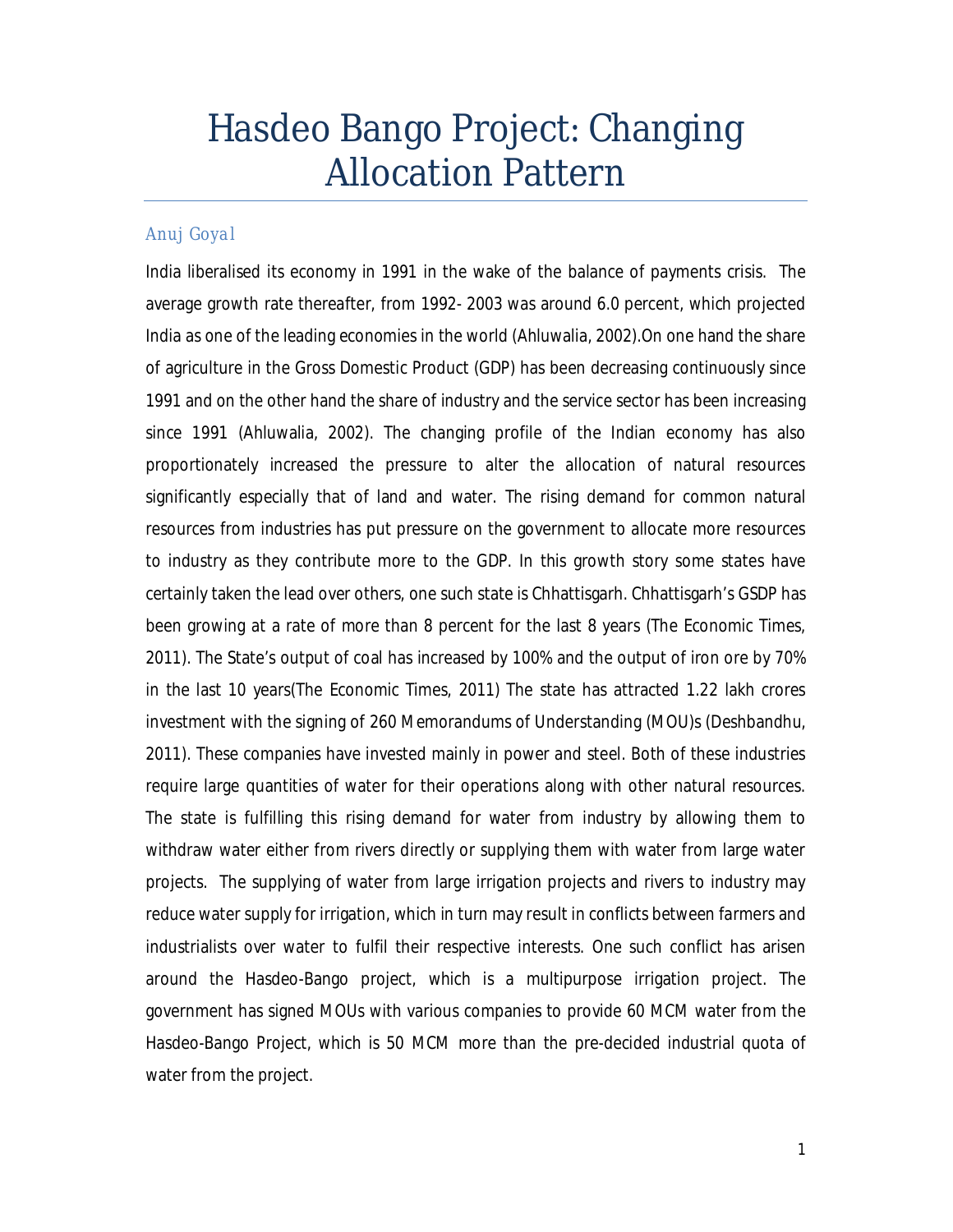This case study attempts to enquire if there is any diversion of water from agriculture to industries because of the rising industrial demand for water and if yes, what are the social, economic and environmental impacts of diversion of water from agriculture to industry. This case study has been done as part of a one month internship to fulfil an academic requirement for my post-graduation. The case study is mainly based on field research, interviews of various stakeholders and analysis of data on the Hasdeo-Bango project, provided by the Department of Water Resources. The first part of this case study is a detailed profile of the Hasdeo-Bango project, its objectives and the impact on lives and livelihoods after its construction. The second part of this paper talks about the socioeconomic profile of the region. The third part talks about the conflicts arising around Hasdeo-Bango, their causes and effects. The fourth and last part is a suggestive framework for resolution of the conflict between industry and agriculture.

## **Salient Features of the Hasdeo-Bango Multipurpose Project**

Hasdeo-Bango multipurpose project is primarily an irrigation project, which was started in the 1960s on the Hasdeo River in Bilaspur district of then Madhya Pradesh. The main purpose of this project is to provide water for irrigation for all three crop seasons. The project was completed in 4 phases. In the first phase, the Hasdeo Barrage was constructed on Hasdeo River at Darri village near Korba town. In phase II a canal system of 48 km was constructed (Central Water Commission, 2013). In Phase III and IV Minimato-Bango Dam was built 42 KM upstream of Hasdeo Barrage (Central Water Commission, 2013). This project has created an irrigation potential of 433,500 hectares and hydropower generation capacity of 40\*3 MW (Central Water Commission, 2013). The project was completed in 2011. The table below has a brief profile of the Hasdeo-Bango project.

| Name of the Dam   | Minimata (Hasdeo) Bango Dam |
|-------------------|-----------------------------|
| Latitude (N)      | $22^{\circ}36$              |
| Longitude (E)     | $82^{\circ}36$              |
| <b>District</b>   | Korba                       |
| <b>State</b>      | Chhattisgarh                |
| <b>Basin Name</b> | Mahanadi                    |
| <b>River</b>      | Hasdeo                      |
| Dam Type          | Earthen / Gravity / Masonry |

| Table 1: Salient Features of Minimato (Hasdeo) Bango Dam |  |  |  |  |  |
|----------------------------------------------------------|--|--|--|--|--|
|----------------------------------------------------------|--|--|--|--|--|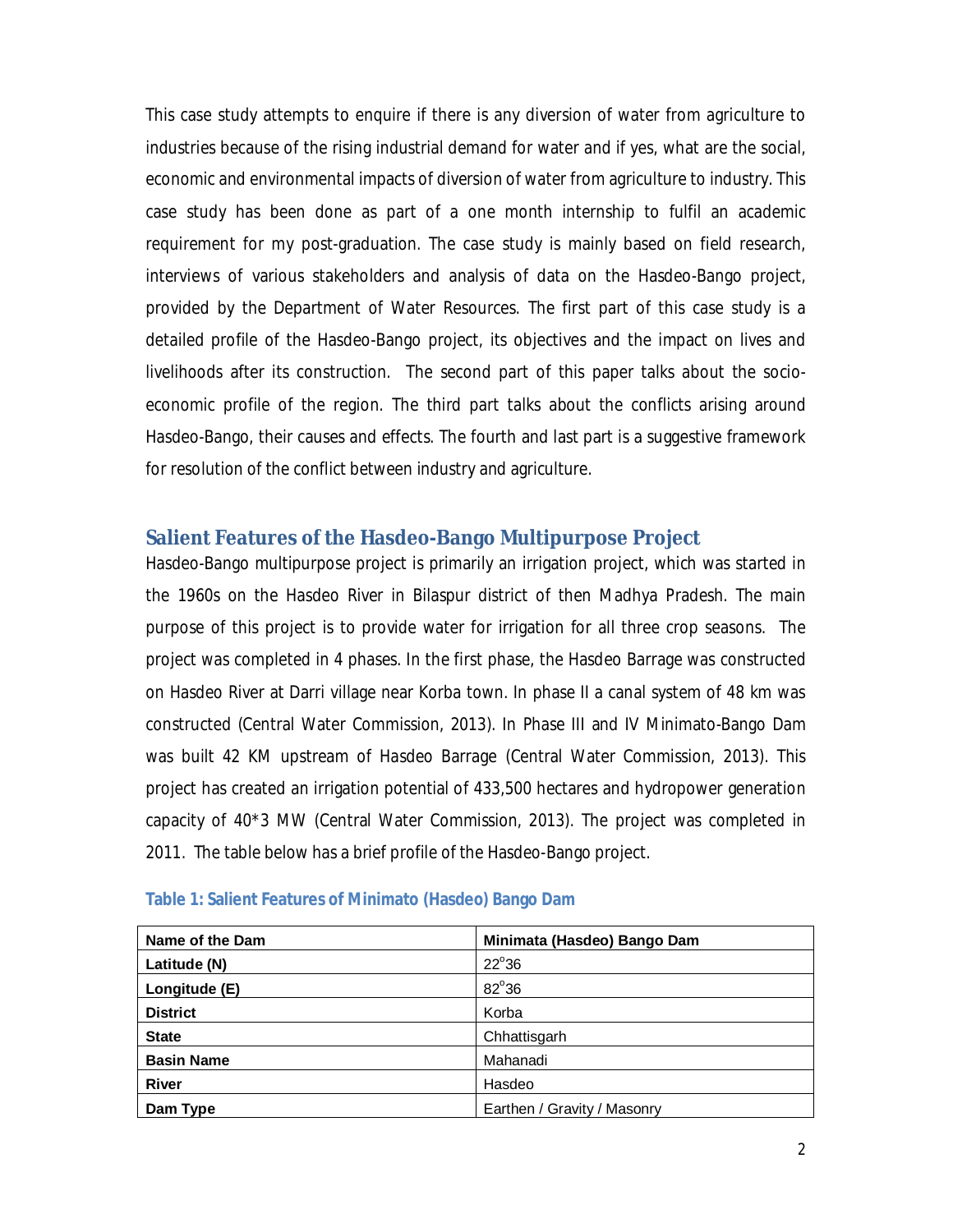| <b>Dam Status</b>                                  | Completed                                 |
|----------------------------------------------------|-------------------------------------------|
| <b>Purpose</b>                                     | Hydroelectric, Irrigation                 |
| Type of project                                    | Major                                     |
| <b>Engineering Type of Project</b>                 | Diversion, Storage                        |
| Year of Completion (Irrigation System)             | 2011                                      |
| Length of Dam (m)                                  | 554.5                                     |
| Dam Height (m)                                     | 87                                        |
| Catchment Area (km <sup>2</sup> )                  | 6,730                                     |
| <b>Mean Annual Flow (MCM)</b>                      | 3,540                                     |
| FRL - Full Reservoir Level (m)                     | 359.66                                    |
| MDDL Maximum draw down level (m)                   | 329.79                                    |
| <b>Gross Storage Capacity (MCM)</b>                | 3,416                                     |
| <b>Live Storage Capacity (MCM)</b>                 | $2,894^1$                                 |
| Length of spillway (m)                             | 203.5                                     |
| <b>Type of Spillway gates</b>                      | <b>RADIAL</b>                             |
| <b>Number of Spillway gates</b>                    | 11                                        |
| Size of Spillway Gates (m X m)                     | $15 \times 14$                            |
| <b>Crest Level of spillway</b>                     | 345.66                                    |
| <b>Spillway capacity (cumec)</b>                   | 24000                                     |
| <b>Ultimate Irrigation Potential (Thousand ha)</b> | 433.5                                     |
| Hydropower (MW)                                    | 120                                       |
| <b>Seismic Zone</b>                                | Seismic Zone-III                          |
| <b>District/s Benefitted</b>                       | Bilaspur/ Korba/ Raigarh/ Janjgir- Champa |
| <b>Project Covered under ERM Scheme</b>            | <b>No</b>                                 |
| <b>Project Covered under CADA Scheme</b>           | Yes                                       |
| <b>Project Covered under AIBP Scheme</b>           | Yes                                       |

Source: (Central Water Commission, 2013)

The Hasdeo-Bango Project irrigates through Akaltara Branch Canal System and Janjgir Branch Canal System. The command area of this project lies in Janjgir- Champa, Korba and Raigarh district. Industries also take water from these canals as per their allocation. The diagram below is a snapshot of Hasdeo-Bango Irrigation System.

 1 The initial capacity of Hasdeo-Bango was 3,040 MCM, which has been reduced to 2,894 MCM due to siltation.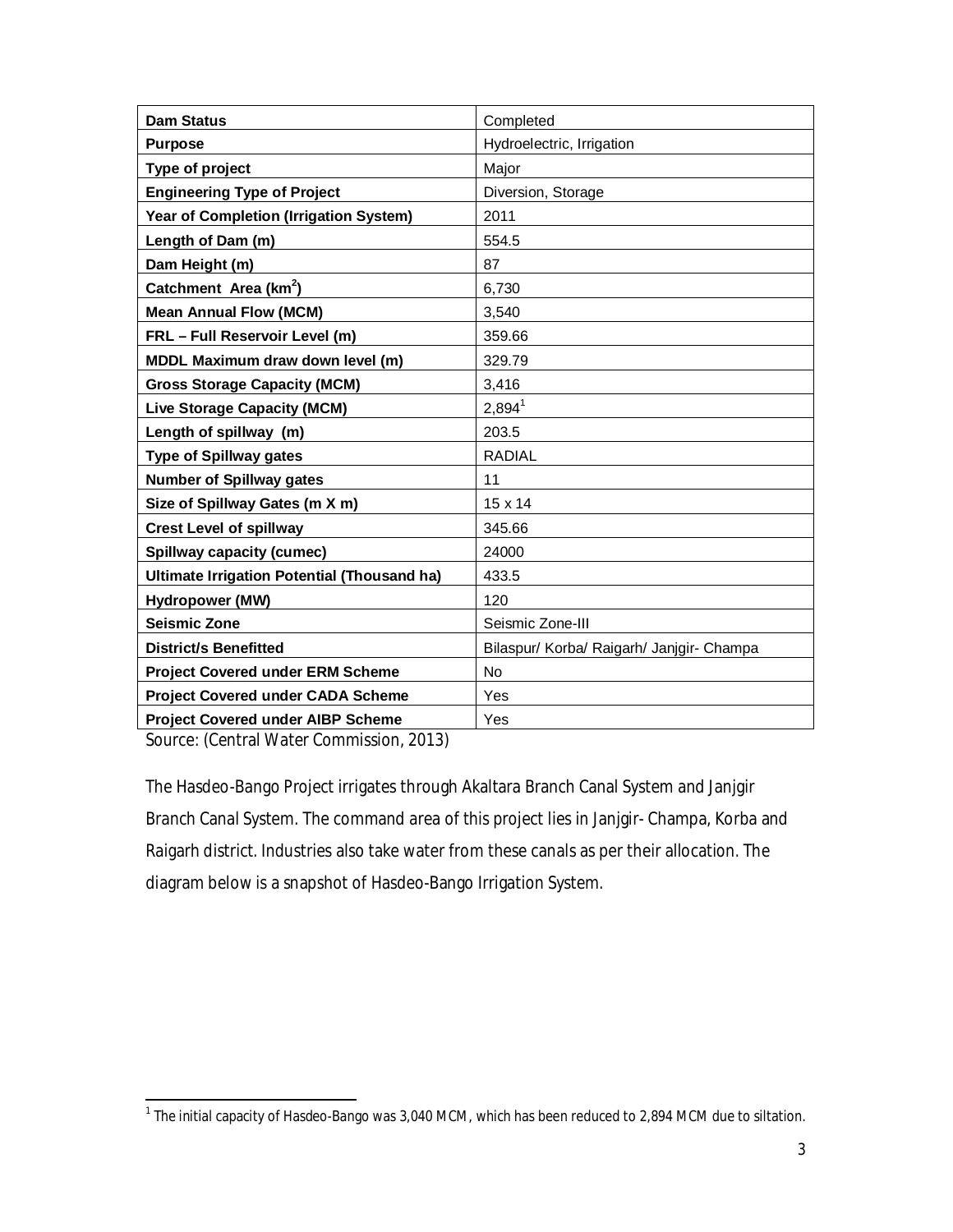The main objective of the Hasdeo-Bango project is to provide water for irrigation but it also has some other objectives.(Central Water Commission, 2013). The main objectives of this project are:

- To irrigate 433,500 ha agricultural land annually.
- To generate 120 MW hydropower.
- Cater the domestic water needs of Korba Town.
- To provide 441 MCM water for industrial needs.

# **Socio Economic Profile of the Region**

These four districts Bilaspur, Janjgir-Champa, Korba and Raigarh are primarily populated with other backward castes (OBCs), farming communities and Schedule castes (SC) and Schedule tribes (ST). The four districts Bilaspur, Janjgir-Champa, Korba and Raigarh have SC/ST forming 38.14% of their combined population (Census, 2011). 70% of the combined population depends upon agriculture for their livelihood. On an average 35% of the total population are agriculture labourers in these four districts (Census, 2011).

The per capita income in the region is below the national average (Economic Census, 2011). The literacy rate in the region has increased in the last decade (Census, 2011). The tribal population is also dependent on commons such as rivers and forests for their livelihood besides simply agriculture. Chhattisgarh is last in the 23 states<sup>2</sup> in terms of HDI scores (Human Development Report, 2011).

The people who are living in this area since the 1960s have confirmed that the agricultural productivity has risen after irrigation facilities become available in the region<sup>3</sup>. Migration to other places has reduced and the income level has risen. However, a causal relation cannot be established as income level and agricultural productivity has risen at all places in India.

 2 The HDI report has been released for all states, but the all north eastern states except Assam were in one category "North Eastern India".

 $^3$  The data at district level is unavailable for the years before construction of Hasdeo-Bango. So it is difficult to verify whether socio economic parameter of region has really improved or not.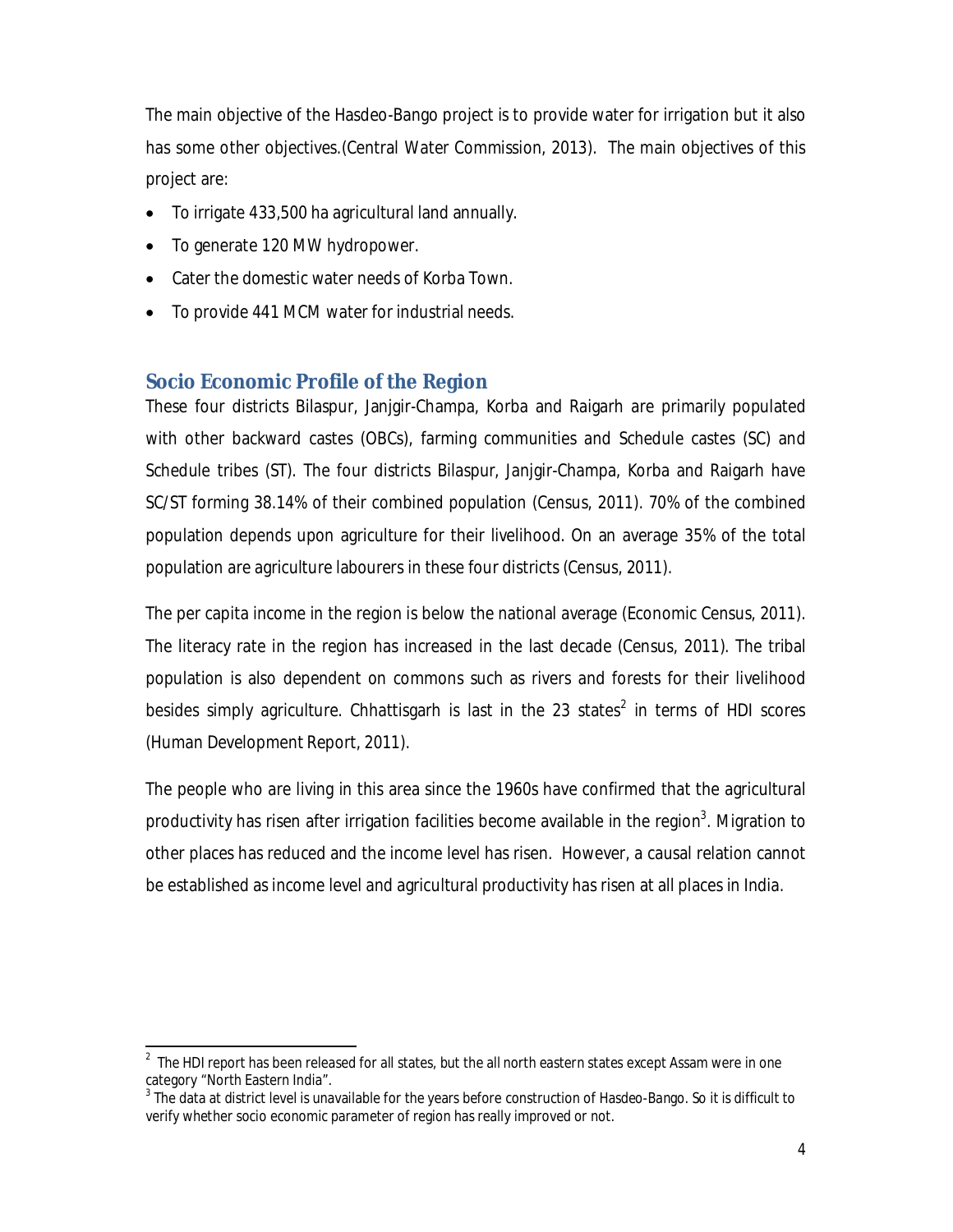#### **Agriculture**

The primary occupation of the majority of the population in the region is agriculture as clearly seen from the data above. This region is known as the rice bowl of Chhattisgarh. The major crop in the region is rice which is being cultivated on 65% of the total cultivated area (Indira Gandhi Krishi Vishwavidhyalaya, 2012). Other major crops are wheat, lentil, gram and Kedo Kutki. The second crop is also rice wherever irrigation facilities are available. The majority of farmers prefer to cultivate rice in both seasons. The total production of rice in the area in 2009 was 464.7 metric ton in Janjgir-Champa district alone (Indira Gandhi Krishi Vishwavidhyalaya, 2012).

#### **Conflict arising around Hasdeo-Bango**

The Chhattisgarh government has planned to generate 50,000 MW of power in the state by 2020(Deshbandhu, 2011). The government has allowed companies to establish coal based thermal power plants of combined capacity of 37,000 MW in Janjgir district alone. These power plants require huge amounts of water for their operations (Technical Study: Best Practices in Water Usage in Coal Based Thermal Power Plants, 2013). The Hasdeo-Bango project provides water for industries as well as for agriculture. Ramprasad Singh, a local farmer of Darri complained that government is not giving water to him and other farmers for irrigation of the Rabi crop and is diverting it to the industries as they can offer to pay a higher price for water. On the other hand, the state claims that it is not giving more water than their quota to industries, and it can supply water only for crops other than rice during Rabi. However as shown in this study, the state has already given permission to industries for withdrawing more water than the industrial quota. A conflict therefore has arisen between farmers and the state mainly because of the state's denial for water for rice crops in the Rabi season. Such diversions of water from agriculture to industry will have a far reaching impact on the region, as majority of the population depends on agriculture.

The live capacity of Hasdeo-Bango reservoir is 2,894 MCM as per Table 1. The original project document has clearly divided the water among industry, agriculture, domestic needs and estimated water losses as per the table below.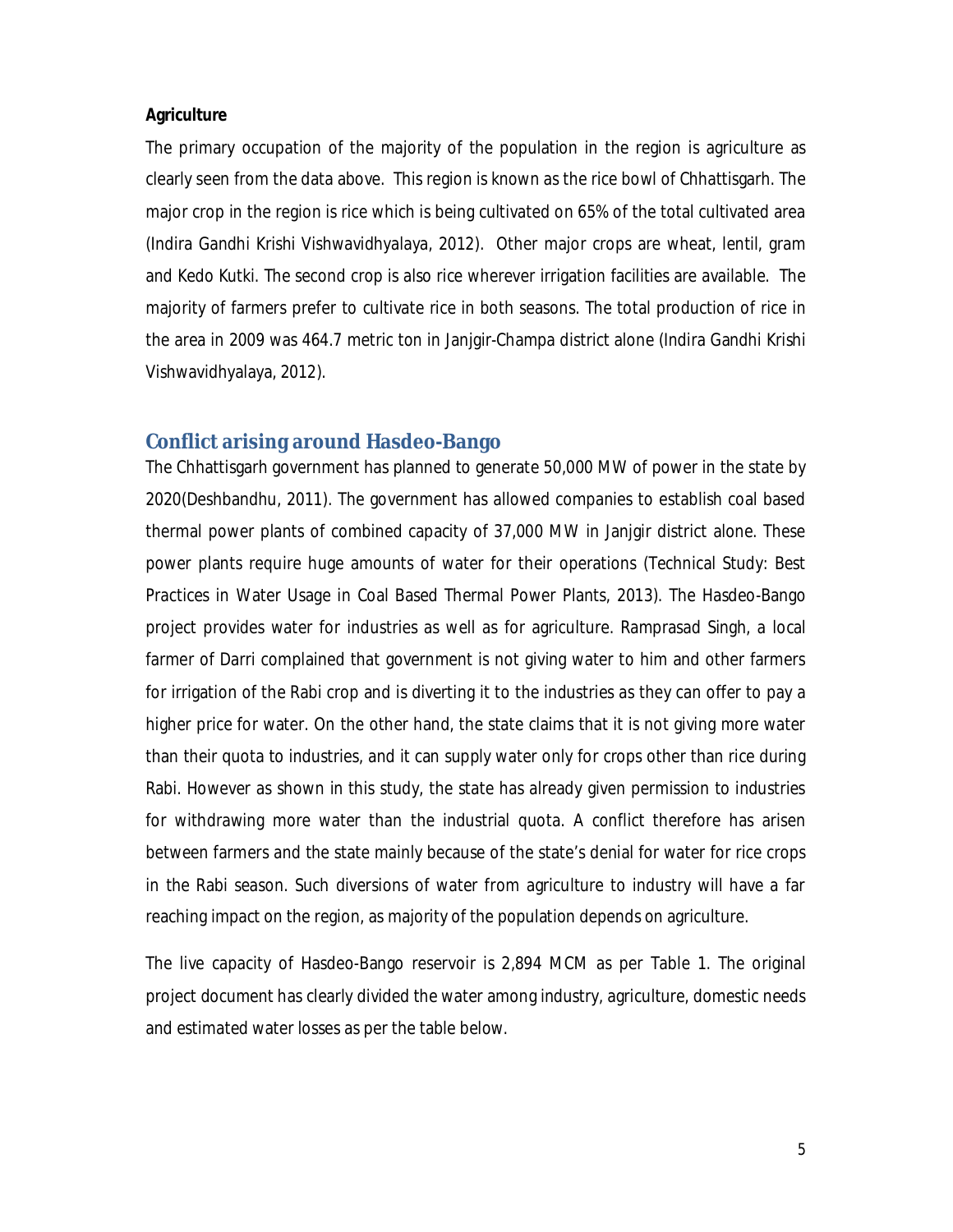## **Table 1: Water allocation and losses**

| <b>S. No.</b> | <b>Purpose</b>                               | <b>Water Allotted</b><br>(MCM) | <b>Water Given Actual(MCM)</b><br>As per year 2012 |
|---------------|----------------------------------------------|--------------------------------|----------------------------------------------------|
| 1.            | Agriculture                                  | 1.810                          | <b>NA</b>                                          |
| 2.            | Industry                                     | 441                            | 431.491                                            |
| 3.            | Domestic purposes of Korba Town              | 14                             | 1.82                                               |
| 4.            | Water Losses due to Evaporation <sup>4</sup> | 229                            | <b>NA</b>                                          |
| 5.            | Carry Over <sup>5</sup>                      | 600                            | Depends on Year                                    |

Source: (Ministry of Water Resources, Government of Chhattisgarh, 2014)

The amount of water for industry and domestic purposes is fixed. The water for irrigation has been calculated on the basis of crop pattern in the area, and the project document specifies that the project can irrigate 173,100 ha of land in the Rabi season and 2, 47,400 ha rice crop in Kharif season.

The following table shows the level of water in the dam at the end of monsoon season and before the start of the monsoon season in the region. The water, during this period has either been given for Rabi irrigation, industries, domestic purposes orhas fallen under the head of 'water losses'.

| S.             | Year | <b>Water Level</b> |             | <b>Water in Level</b> |                    | Water Used |
|----------------|------|--------------------|-------------|-----------------------|--------------------|------------|
| No.            |      | <b>Date</b>        | in<br>Water | Date                  | Water<br>in<br>Dam | (MCM)      |
|                |      |                    | Dam         |                       | (MCM)              |            |
|                |      |                    | (MCM)       |                       |                    |            |
| $\mathbf 1$    | 2006 | 15.10.2005         | 2.291.16    | 15.06.2006            | 1,082.03           | 1,209.13   |
| $\overline{2}$ | 2007 | 15.10.2006         | 2.337.93    | 15.06.2007            | 815.11             | 1,524.86   |
| 3              | 2008 | 15.10.2007         | 1,572.89    | 15.06.2008            | 927.55             | 643.34     |
| 4              | 2009 | 15.10.2008         | 2,356.31    | 15.06.2009            | 1,138.03           | 1,216.29   |
| 5              | 2010 | 15.10.2009         | 1.471.60    | 15.06.2010            | 845.35             | 626.25     |
| 6              | 2011 | 15.10.2010         | <b>NA</b>   | 15.06.2011            | 1.081.80           | --         |
| $\overline{7}$ | 2012 | 15.10.2011         | 2.800.39    | 15.06.2012            | 1551.33            | 1,249.06   |
| 8              | 2013 | 15.10.2012         | 2.463.68    | 15.06.2013            | 1.555.05           | 908.63     |
| 9              | 2014 | 15.10.2013         | 2,570.61    | 15.06.2014            | 2.278.99           | 291.62     |

## **Table 2: Position of Water in Hasdeo-Bango, 2005-2014**

Source: (Ministry of Water Resources, Government of Chhattisgarh, 2014)

The Department of Water Resources states that it has ensured designated supply of water to all consumers (Dubey, Anil K., Chief Engineer, Hasdeo-Bango Scheme (2014, July 8), Telephone Interview). They have said agriculture is their first priority and they are supplying water to agriculture without any reduction in quota. The Department also mentions that

<sup>1</sup> <sup>4</sup> Water losses may vary depending upon temperature and other environmental factors.

 $5$  Carry over means water reserved in dam for next year.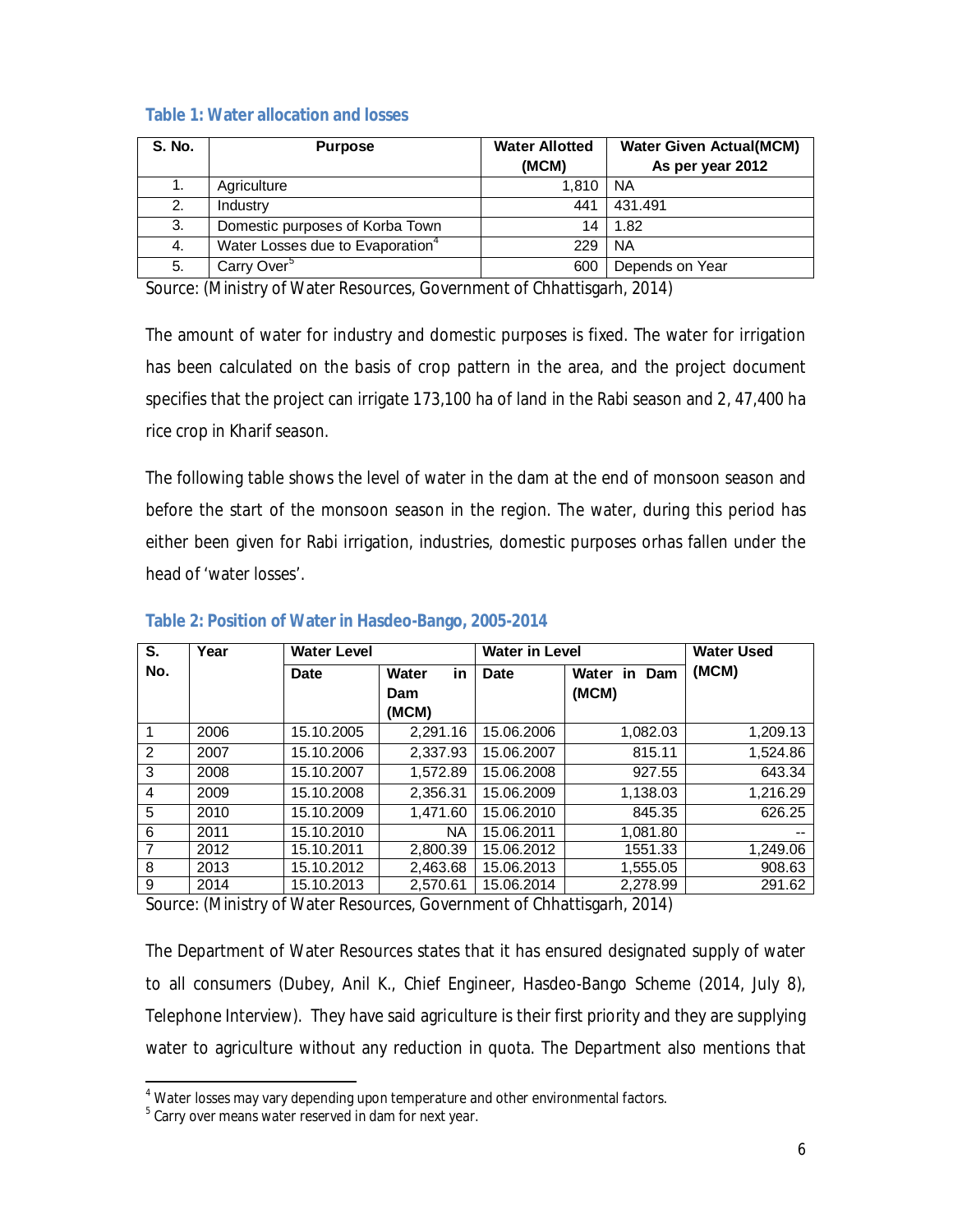they can supply water to irrigate 173,100 ha in Rabi season if farmers cultivate crop other than rice. The below table has irrigation data from 2004 to 2014 from Hasdeo-Bango.

| S.<br>No.      | <b>Financial</b><br>Year | <b>Kharif</b><br><b>Irrigation</b><br>(Targeted) | <b>Kharif Irrigation</b><br>(Actual) |               | Rabi<br><b>Irrigation</b><br>(Targeted) |                | <b>Rabi Irrigation (Actual)</b> |
|----------------|--------------------------|--------------------------------------------------|--------------------------------------|---------------|-----------------------------------------|----------------|---------------------------------|
|                |                          | In Hectares                                      | <b>Hectare</b>                       | $%$ of        | In Hectares                             | <b>Hectare</b> | % of Target                     |
|                |                          |                                                  |                                      | <b>Target</b> |                                         |                |                                 |
| 1              | 2004-05                  | 247,400                                          | 182,651                              | 73            | 173,100                                 | 83             | 0.04                            |
| 2              | 2005-06                  | 247,400                                          | 267,395                              | 84            | 173,100                                 | 246            | 0.14                            |
| 3              | 2006-07                  | 247,400                                          | 214,394                              | 86            | 173,100                                 | 31,008         | 17.9                            |
| 4              | 2007-08                  | 247,400                                          | 210.834                              | 88            | 173,100                                 | 0              | 0                               |
| 5              | 2008-09                  | 247,400                                          | 221,047                              | 89            | 173,100                                 | 3200           | 1.84                            |
| 6              | 2009-10                  | 247,400                                          | 220,861                              | 89            | 173,100                                 | --             | <b>NA</b>                       |
| $\overline{7}$ | 2010-11                  | 247.000                                          |                                      | <b>NA</b>     | 173.100                                 | $- -$          | <b>NA</b>                       |
| 8              | 2011-12                  | 247.000                                          | 221.000                              | 89.5          | 173,100                                 | 35,297         | 20.39                           |
| 9              | 2012-13                  | 247,000                                          | 221,260                              | 89.5          | 173,100                                 | 35,200         | 20.33                           |
| 10             | 2013-14                  | 247,000                                          | 122,500                              | 90            | 173,100                                 | 2,061          | 1.19                            |

**Table 3: Chhattisgarh State Irrigation Statistics, 2004-2010**

Source: (Chief Engineer, 2014)

1

Hasdeo-Bango can allot up to 441 MCM water to industries (Chief Engineer, 2014). The Chief Engineer of the Hasdeo-Bango project states that it is currently allocating 431.5 MCM water to industries which is well in the limit decided in project documents. The details of water allocation to different industries are as following:

| S.             | <b>District</b> | Company                    | Water           | <b>Water Source</b>        | Old          | <b>New</b> |
|----------------|-----------------|----------------------------|-----------------|----------------------------|--------------|------------|
| <b>No</b>      |                 |                            | <b>Allotted</b> |                            | Rate         | Rate       |
|                |                 |                            | (MCM)           |                            | (RS/M $^3$ ) | $(RS/M^3)$ |
| 1              | Korba           | CG State                   | 21.00           | Hasdeo-Bango Project (Left | 3.60         | 10.65      |
|                |                 | <b>Electricity Board</b>   |                 | bank Canal RD 3800 M       |              |            |
|                |                 | (East), 440 MW             |                 | Power Canal, Korba City)   |              |            |
| $\mathfrak{p}$ | Korba           | <b>CGState Electricity</b> | 23.00           | Hasdeo-Bango Project       | 3.00         | 9.13       |
|                |                 | Board, (West), 840         |                 | (Hasdeo-Bango Reservoir)   |              |            |
|                |                 | <b>MW</b>                  |                 |                            |              |            |
| 3              | Korba           | BALCO, Korba               | 10.20           | Hasdeo-Bango Project (Left | 3.60         | 10.65      |
|                |                 |                            |                 | Bank Canal, Main Power     |              |            |
|                |                 |                            |                 | Canal RD 2970, Korba City) |              |            |
| 4              | Korba           | IOL (IBP),                 | 0.078           | Hasdeo-Bango Project       | 3.00         | 9.13       |
|                |                 | Gopalpur                   |                 | (Hasdeo-Bango Reservoir    |              |            |
|                |                 |                            |                 | near Goplapur Village)     |              |            |
| 5              | Korba           | SECL, Korba                | 0.93            | Hasdeo-Bango Project (Left | 3.60         | 10.65      |
|                |                 |                            |                 | Main Canal, RD 4560 M      |              |            |

## **Table 4: Details of water allocation to industries from Hasdeo-Bango Project<sup>6</sup>**

<sup>&</sup>lt;sup>6</sup> The price of water is different on the basis of source of water. If company is taking water from reservoir the price is Rs. 9.13 /M $^3$  and if it is taking from canal the price is Rs.10.65/M $^3$ .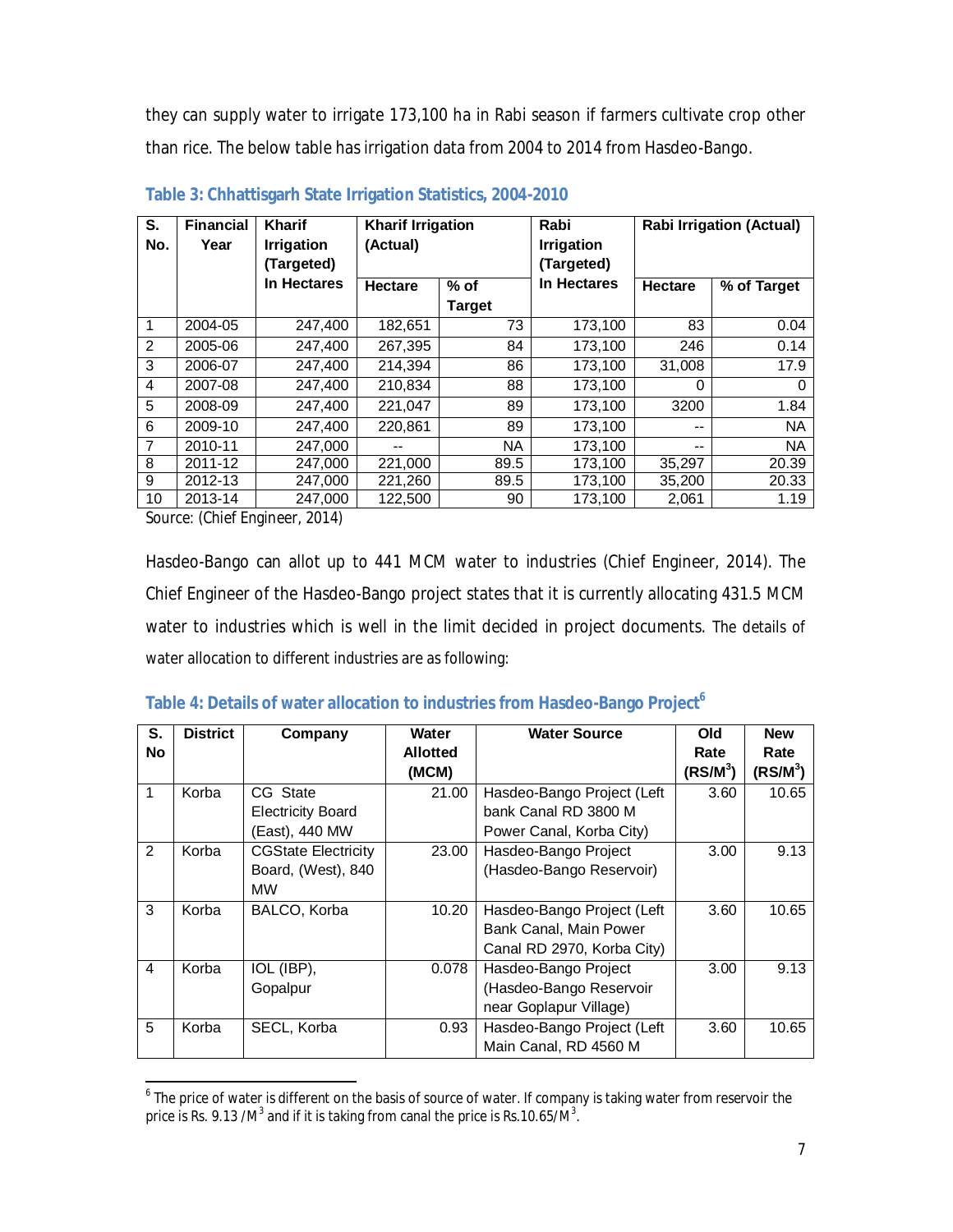| $\overline{\mathsf{s}}$ . | <b>District</b> | Company               | Water           | <b>Water Source</b>                             | Old               | <b>New</b>          |
|---------------------------|-----------------|-----------------------|-----------------|-------------------------------------------------|-------------------|---------------------|
| <b>No</b>                 |                 |                       | <b>Allotted</b> |                                                 | Rate              | Rate                |
|                           |                 |                       | (MCM)           |                                                 | $(RS/M^3)$        | (RSM <sup>3</sup> ) |
|                           |                 |                       |                 | Korba City)                                     |                   |                     |
| 6                         | Korba           | SECL, Kusmunda        | 1.490           | Hasdeo-Bango Project                            | 3.60              | 10.65               |
|                           |                 |                       |                 | (Right Bank Canal, RD                           |                   |                     |
|                           |                 |                       |                 | 7200M Korba City)                               |                   |                     |
| $\overline{7}$            | Korba           | SECL, Gevara          | 1.260           | Hasdeo-Bango Project                            | 3.60              | 10.65               |
|                           |                 |                       |                 | Right Bank Canal, RD                            |                   |                     |
|                           |                 |                       |                 | 7200M Korba City)                               |                   |                     |
| 8                         | Koba            | <b>BALCO</b>          | 24.00           | Hasdeo-Bango Project (Left                      | 3.60              | 10.65               |
|                           |                 | Expansion(540         |                 | Bank Canal, Main Power                          |                   |                     |
|                           |                 | MW)                   |                 | Canal RD 2970, Korba City)                      |                   |                     |
| 9                         | Korba           | NTPC Korba            | $62+18+30=$     | Hasdeo-Bango Project                            | 3.60              | 10.65               |
|                           |                 | $(2100+500+270)$      | 110.00          | (Right bank Canal RD                            |                   |                     |
|                           |                 | MW Expansion +        |                 | 1466M & 2250 M, Korba                           |                   |                     |
|                           |                 | <b>BCPP BALCO</b>     |                 | City)                                           |                   |                     |
|                           |                 | 2870 MW               |                 |                                                 |                   |                     |
| 10                        | Bilaspur        | NTPC Sipat (2980)     | 120.00          | Hasdeo=Bango Project                            | 3.60              | 10.65               |
|                           |                 | MW)                   |                 | (Right bank Canal, RD                           |                   |                     |
|                           |                 |                       |                 | 37950 M)                                        |                   |                     |
| $\overline{11}$           | Korba           | Shyama Prasad         | 21.00           | Hasdeo-Bango Project                            | $\overline{3.60}$ | 10.65               |
|                           |                 | Mukharjee CSEB        |                 | (Right bank Canala RD                           |                   |                     |
|                           |                 | (East), 500 MW        |                 | 3800 M, Korba City)                             |                   |                     |
| $\overline{12}$           | Korba           | CSEB (West) 500       | 29.13           | Hasdeo-Bango Project                            | 3.00              | 9.13                |
|                           |                 | <b>MW</b>             |                 | (Hasdeo-Bango Reservoir                         |                   |                     |
|                           |                 |                       |                 | village Darri)                                  |                   |                     |
| 13                        | Janjgir         | <b>KVK Bio Energy</b> | 0.50            | Hasdeo-Bango Project                            | 3.60              | 10.65               |
|                           | Chapa           |                       |                 | (Akaltara Branch Canal)                         |                   |                     |
| $\overline{14}$           | Korba           | CSEB South (1000      | 40.00           | Hasdeo-Bango Project                            | $\overline{3.00}$ | 9.13                |
|                           |                 | MW)                   |                 | (Hasdeo-Bango Reservoir,                        |                   |                     |
|                           |                 |                       |                 | village Darri)                                  |                   |                     |
| $\overline{15}$           | Korba           | Balco Power (1200     | 32.00           | Hasdeo-Bango Project - 12                       | 3.60              | 10.65               |
|                           |                 | MW)                   |                 | MCM; Hasdeo River- 16<br>MCM; Tan River - 4 MCM |                   |                     |
|                           |                 | <b>Total</b>          | 431.491         |                                                 |                   |                     |
|                           |                 |                       |                 |                                                 |                   |                     |

Source: (Ministry of Water Resources, Government of Chhattisgarh, 2014)

The conflict has arisen because of the continuous denial of water for the rice crop in Rabi season. The department has said that it cannot supply water to irrigate paddy crop in Rabi season, it has promised to irrigate 173,100 ha land only if they cultivate crop other than rice as project proposal clearly mentioned that water will not be given for 'Summer paddy'(Chief Engineer, 2014). He said that they keep 2,448 MCM water for agriculture against its requirement of 1,840 MCM<sup>7</sup>. The departmental stand is based on the term summer paddy.

 7 This claim is not valid because he is counting carry over water in agricultural quota which cannot be given for agriculture as they have to reserve that much water in dam. If this is not the case, then total water allocation would be higher than the capacity of the dam.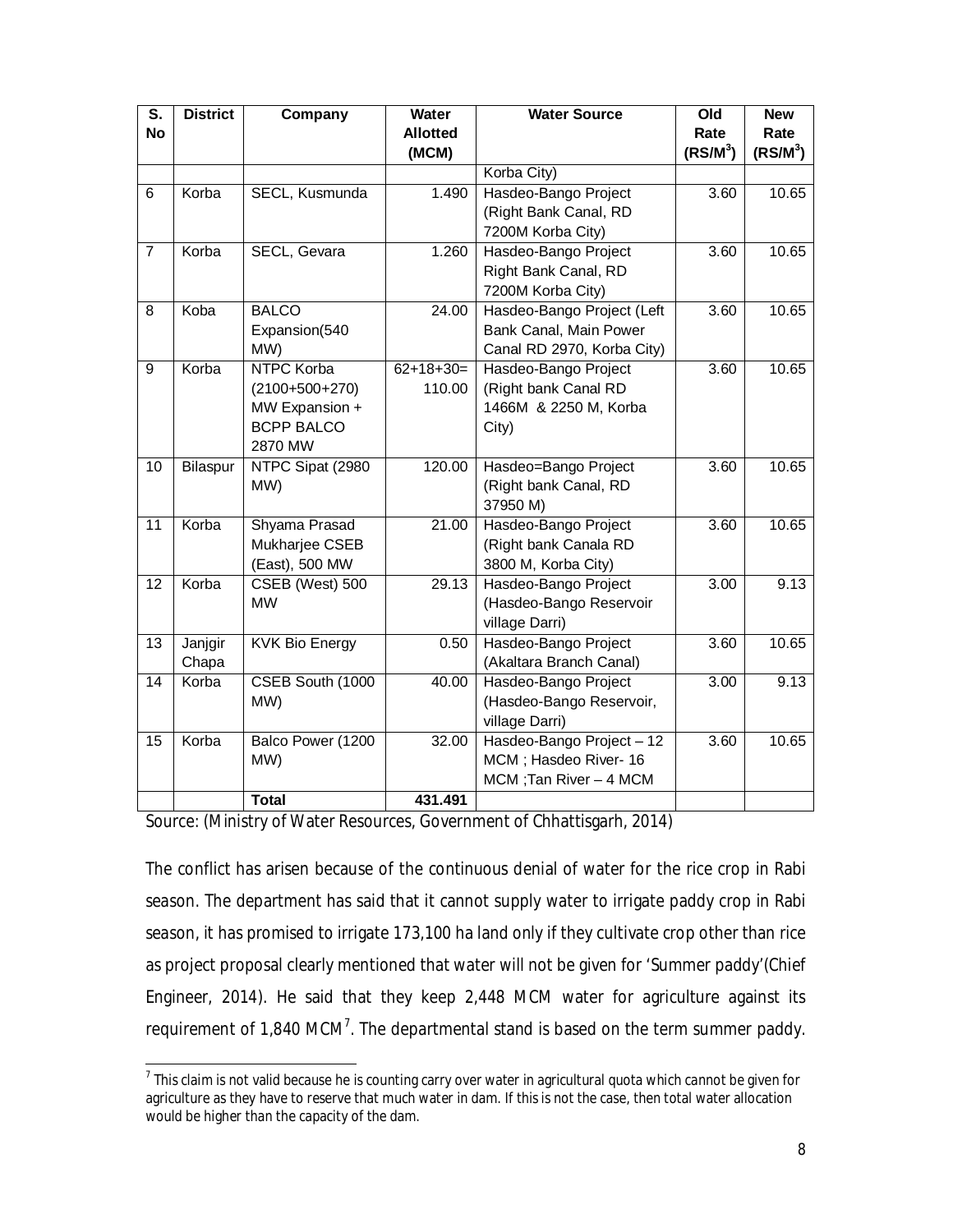So it is important to know what summer paddy means. There are three crop season in Chhattisgarh, autumn, winter and summer. Table 5 shows sowing and harvesting periods for these three crops in the case of rice.

| Autumn     |                   | Winter        |                   | Summer      |            |
|------------|-------------------|---------------|-------------------|-------------|------------|
| Sowing     | <b>Harvesting</b> | <b>Sowing</b> | <b>Harvesting</b> | Sowing      | Harvesting |
| June- July | October-          | November-     | Februarv-         | March-April | June-July  |
|            | November          | December      | March             |             |            |

#### **Table 5: Various seasons of Paddy in Eastern India**

Source: (Directorate of Rice Development, 2002)

The Department of Water Resources is defining summer paddy as a Rabi crop, which is against the definition of summer paddy given by directorate of rice development as per above table. So, the department is terming the winter paddy as summer paddy by presenting facts incorrectly and thereby against the official policy, denying water to the winter paddy. It is clear from Table 3 that the department has given very less water for Rabi irrigation since 2006. The department used to provide water to irrigate winter paddy (Rabi Crop) before 1996<sup>8</sup> but they stopped providing water after that once new power and steel plants started operations in the area (Gowda, Brijesh & Mishra Anand, 2014, 26 June, Personal Interview). The continuous denial of water for Rabi crop has significantly impacted annual productivity.

However, there have been some years when the department has provided water for irrigation of rice in Rabi crop as shown in Table 3. The department states that sometimes farmers do not want to cultivate during Rabi so it cannot provide water but they do not have any explanation for why this is the case. The farmers explained that they sow rice if there is a good amount of rain in November and December during the retreating Monsoon (Gowda, Brijesh & Mishra Anand, 2014, 26 June, Personal Interview). In that case, there is higher assurance of provision of water by the Department for Rabi crop. So they only cultivate in Rabi season if they are assured that they will get water for irrigation and will get a return on their investment. The below table contains combined rainfall in Bilaspur, Janjgir-Champa, Korba and Raigarh during November and December.

<sup>1</sup>  $8$  Could not be verified in the absence of official data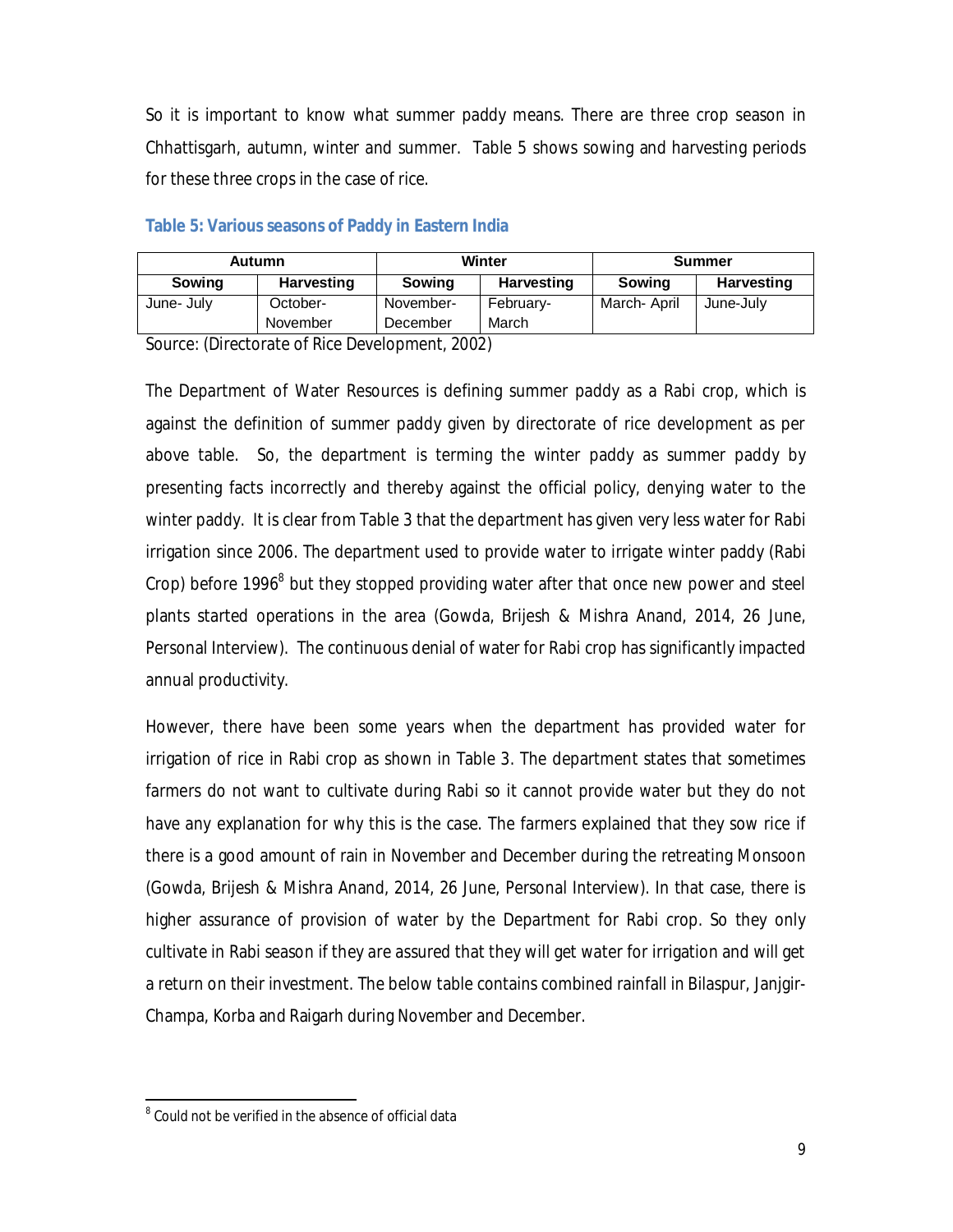If I look at rainfall data for 2011-12 and 2012-13 and irrigation data for the same years respectively for Kharif we can see that the irrigational area has been higher in these two years in comparison to others while the case is reverse in 2013-14. It means the department gives water for Rabi irrigation in case of good rainfall in winters. So farmers get assured if they get good rains in November and December and they sow paddy in their fields, otherwise they are not sure whether they will get water for irrigation or not so they do not cultivate in the years when less rainfall is received in November and December. The Department of Water Resources does not supply water for irrigation of rice in the Rabi crop season even if the dam has sufficient water like in the case of 2008-09 and 2013-14. It means, it keeps water collected during monsoon for some other purposes which have not been explained by department. To justify its position the Department of Water Sources terms the winter paddy as summer paddy, resulting in the denial of water supply for the rice crop in winter.

| <b>S. No.</b> | Year                                                                                                                                                                                                                                                                                                                                        | <b>Winter Rainfall (mm)</b> |  |  |
|---------------|---------------------------------------------------------------------------------------------------------------------------------------------------------------------------------------------------------------------------------------------------------------------------------------------------------------------------------------------|-----------------------------|--|--|
|               | 2011-12                                                                                                                                                                                                                                                                                                                                     | 112.7                       |  |  |
| <u>.</u>      | 2012-2013                                                                                                                                                                                                                                                                                                                                   | 116.1                       |  |  |
| J.            | 2013-14                                                                                                                                                                                                                                                                                                                                     | 55.4                        |  |  |
|               | $\circ$ $\qquad$ $\qquad$ $\qquad$ $\qquad$ $\qquad$ $\qquad$ $\qquad$ $\qquad$ $\qquad$ $\qquad$ $\qquad$ $\qquad$ $\qquad$ $\qquad$ $\qquad$ $\qquad$ $\qquad$ $\qquad$ $\qquad$ $\qquad$ $\qquad$ $\qquad$ $\qquad$ $\qquad$ $\qquad$ $\qquad$ $\qquad$ $\qquad$ $\qquad$ $\qquad$ $\qquad$ $\qquad$ $\qquad$ $\qquad$ $\qquad$ $\qquad$ |                             |  |  |

Source: (Indian Meteorological Department, 2014)

The farmers clarify that there is no market for crops other than rice in the area.In the past, they tried to cultivate other crops such as wheat and gram but they could not get the price which can even cover their expenses. The other crops also have lower productivity in comparison to rice in the area (Gowda, Brijesh & Mishra Anand. 2014, 26 June, Personal Interview). Other than this, rice also provides food security for farmers which other crops do not. Moreover, wheat and barley (alternate crops suggested by state government) are not the staple food of the region. The absence of a market for other crops in the region is another major problem for cultivation. So they are not interested in cultivating crops other than paddy during Rabi season.

The clear causal relation cannot be established between denial of water for Rabi crop and allocation of water to industries, but local farmers observed that the denial of water had started after power plants were installed in the area<sup>9</sup>. Manish Rathore, a local activist,

1

 $^{9}$  This claim could not be verified by data.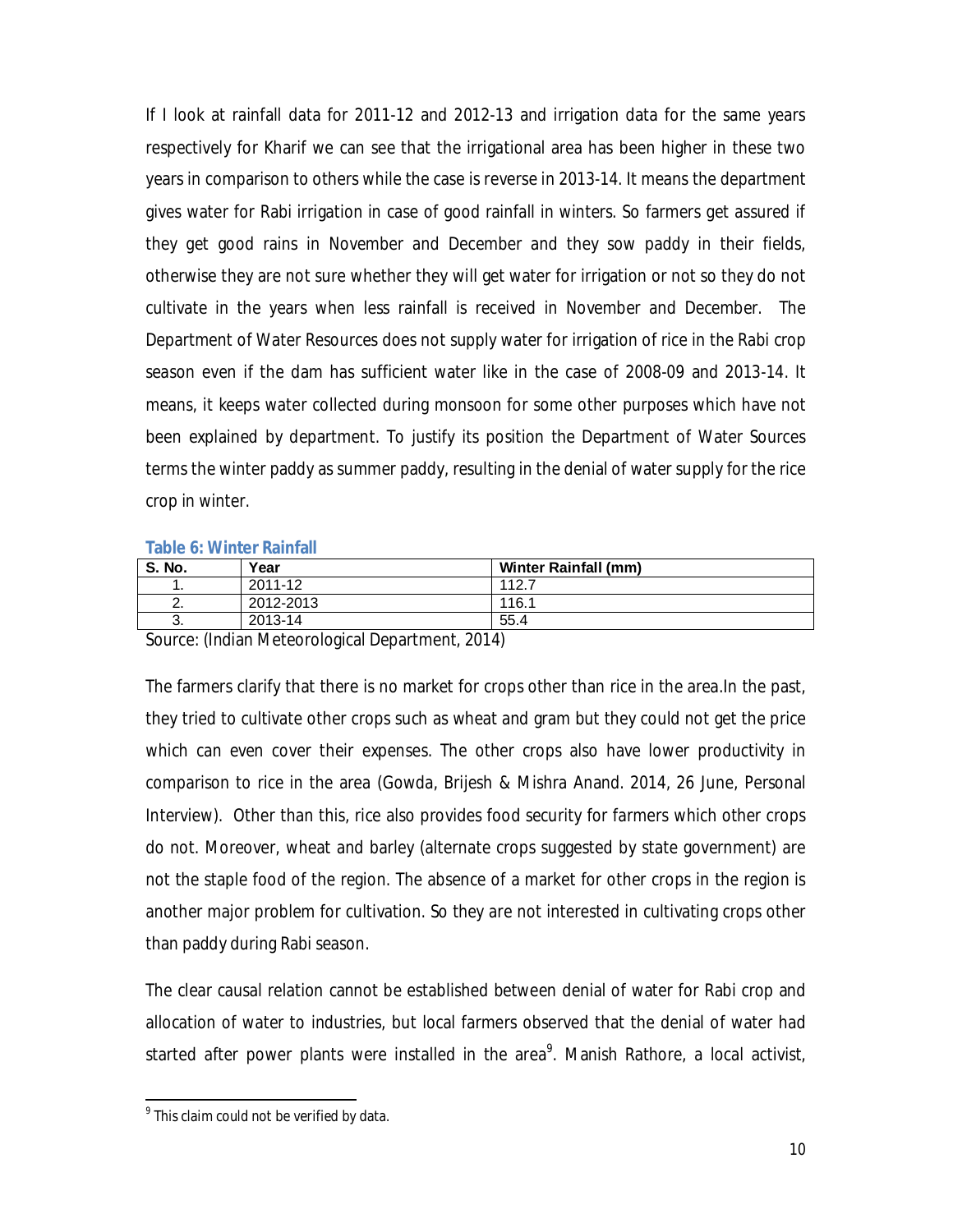disclosed that there is a nexus between government officials and industries. He claimed that companies are withdrawing much more water than what is being shown on paper. He mentioned that the companies have their own meters to measure water consumption. So, they can tamper them by bribing government officials. Government officials also keep extra water for industries so they do not face any problem and denies supply of water for agriculture as discussed above in the claims made of 'summer paddy'. The diversion of water from agriculture to industry is happening not on the paper but in reality. However, there is no official evidence which can substantiate these charges. The conflict has built around these two different positions of the Department of Water Resources and farmers of the four districts mentioned above. It is impacting the farmer's income as they do not cultivate their land during the Rabi season most of the time because of uncertainty of water for irrigation. The farmers claim though they may be true however could not be proven in absence of relevant data prior to 1996.

The Government has now signed contracts to provide water to four more companies from the Hasdeo-Bango Project. The combined allocation to these companies is 60.14 MCM. As stated above, the industry cannot get more than 441 MCM water from Hasdeo-Bango Project and 431 MCM has already being supplied to industry. It means more than 50 MCM water will be diverted to the industry from agriculture's share -this is only around 3% of the total water allotted to agriculture, but the problem is, it now opens the gates for water diversion from agriculture to industry in greater magnitudes in the future. The Table 5 shows the details of proposed water allocation to various industries.

| S.<br>No.      | <b>Plant Name</b>                                                                                                        | <b>Allotted</b><br>Water<br>(MCM) | <b>Proposed Site</b>                                                       | <b>Current Situation</b>                                                         |
|----------------|--------------------------------------------------------------------------------------------------------------------------|-----------------------------------|----------------------------------------------------------------------------|----------------------------------------------------------------------------------|
|                | BalcoKorba, 55 MTPA Aluminium<br><b>Smelter Plant</b>                                                                    | 7.50                              | By construction of<br>an anicut in Dengur<br>Discharge                     | Under process                                                                    |
| $\mathfrak{p}$ | Shree Shyam Warehousing &<br>Power Private Limited, for their 10<br>MW biomass based proposed<br>power plant             | 0.41                              | Pali Distributor of<br>Janjgir Canal<br>System near Banari<br>Village      | Water distribution is<br>not possible. A letter<br>has been sent to the<br>plant |
| 3              | Vandana Power & Energy Limited<br>(540 MW thermal power plant and<br>60 MW captive power plant for<br>Sponge iron plant) | $18 + 2.24 =$<br>20.24            | Water Supply from<br>upstream of<br>Hasdeo Reservoir<br>near Jhora village | Water has not been<br>allocated from new<br>structures                           |

#### **Table 7: Details of water allocation proposals to industry from Hasdeo-Bango**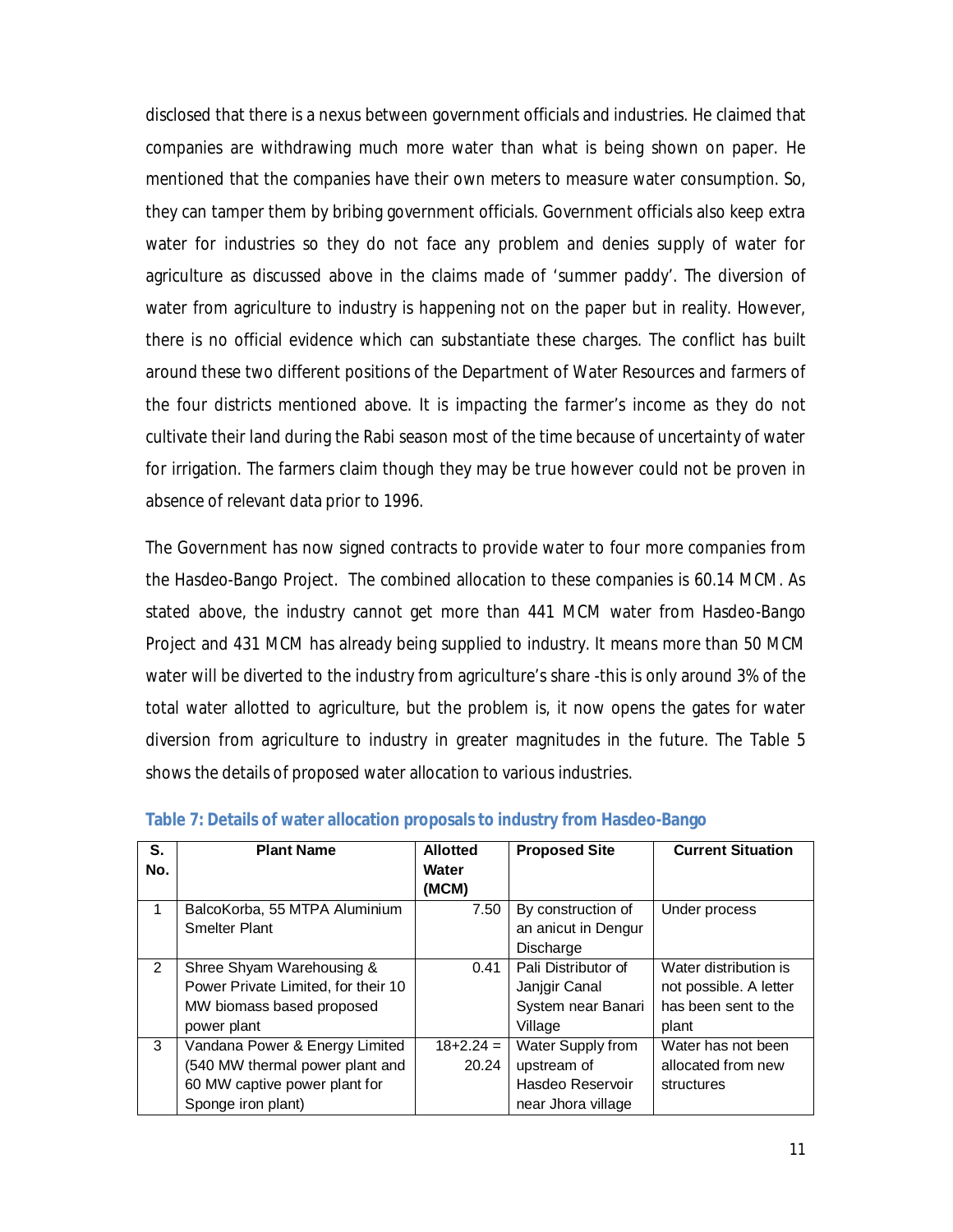| S.<br>No. | <b>Plant Name</b>            | <b>Allotted</b><br>Water<br>(MCM) | <b>Proposed Site</b> | <b>Current Situation</b> |
|-----------|------------------------------|-----------------------------------|----------------------|--------------------------|
|           |                              |                                   | instead from         |                          |
|           |                              |                                   | proposed anicut      |                          |
|           |                              |                                   | Sarveshwar and       |                          |
|           |                              |                                   | Sarvmangala          |                          |
| 4         | DheeruPowergen Pvt Ltd.      | 32.00                             | Water Supply from    | Water has not been       |
|           | Hyderabad for their proposed |                                   | upstream of          | allocated from new       |
|           | power plant                  |                                   | Hasdeo Reservoir     | structures               |
|           |                              |                                   | near Chhuri Village  |                          |
|           |                              |                                   | instead from         |                          |
|           |                              |                                   | proposed anicut at   |                          |
|           |                              |                                   | Sarveshwar and       |                          |
|           |                              |                                   | Sarvmangala          |                          |
|           | Total                        | 60.14                             |                      |                          |

Source: (Ministry of Water Resources, Government of Chhattisgarh, 2014)

The diversion of water from agriculture to industries is raising serious conflicts in the region. The continuous denial of water for the second crop even after the completion of the canal network has severely impacted annual agricultural productivity. It is directly impacting the income and livelihood of people dependent on agriculture. 70% population is dependent on agriculture in this region (Census, 2011), so a serious threat has been posed on their livelihoods especially to agricultural labourers as they are losing their employment during the Rabi season. A livelihood is necessary for living a life of dignity, so any serious impact on livelihood will impact quality of life also. The Supreme Court of India has declared water for life as a part of right to life with dignity (Deepak Bajaj Vs State of Maharshtra, 2008). It should also include right to water for livelihoods within right to live with dignity in a country in which the majority of population depends upon agriculture.

The other aspects of this conflict are related to corruption as a result of the nexus of state and corporate, environmental concerns and issues of land acquisition. The first of these issues is corruption where corporate are violating the conditions under which they got the clearances to setup power plants. The local officials are helping them by twisting the norms and deliberately misinterpretation of fact to favour industries. The case of Vandana Power and Energy Ltd. is one such case. Vandana Energy Ltd had earlier got permission to withdraw water from Hasdeo River by building anicuts 5 and 10 km downstream of Hasdeo barrage (Additional Secretary, Department of Water Resources, Government of Chhattisgarh, 2008). The conditions set out in the permission has said clearly that company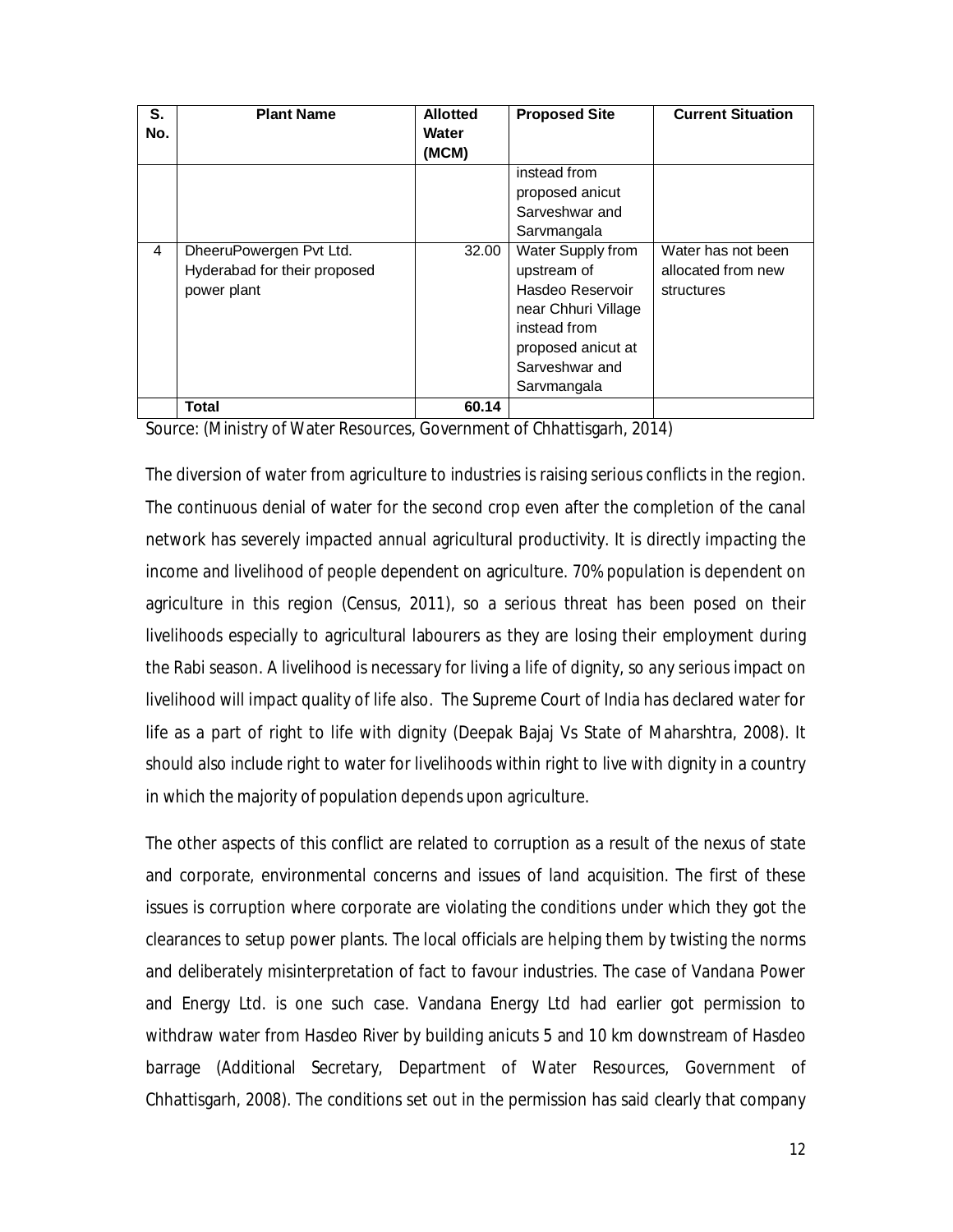will invest 100% of the money required for building the anicut and will build a pipeline around 20 Km in length from each anicut to their plant (Additional Secretary, Department of Water Resources, Government of Chhattisgarh, 2008). The ownership of the anicut will remain with government. The company is also liable to pay compensation for land submerged or acquired for pipeline and it should not create any scarcity of water in the region (Additional Secretary, Department of Water Resources, Government of Chhattisgarh, 2008). According to an estimate, the company has to invest around 100 crores to withdraw water from Hasdeo (Chauhan, 2014). In 2010, the Department of Water Resources then granted the company access to withdraw water from a point 15 KM upstream of Hasdeo Barrage on the condition that it would compensate for the amount of water it will take from upstream of the barrage by releasing water from its anicut to be built by it downstream of the Hasdeo Barrage into the canal system (Secretary, Department of Water Resources, Government of Chhattisgarh, 2010). It would also have to bear all financial burdens for any new construction and recharging of water in Left or Right bank canal as per requirement set by the department (Secretary, Department of Water Resources, Government of Chhattisgarh, 2010).

On the surface there seems to be no problem with this agreement other than the issue that industries are getting more water than their allocated quota, but there are several more issues as well. Firstly, it has saved Vandana Energy Ltd. 100 crores<sup>10</sup> rupees by granting them access to water from a point upstream completely ignoring that the downstream anicut will never have 20.24 MCM water because of the lean flow of the river downstream of the barrage, the amount which Vandana will withdraw from upstream (Chauhan, 2014).The other fact which has been ignored is that the mean annual flow in Hasdeo river annually before Hasdeo-Bango is around 3,500 MCM and the dam stores around 2,894 MCM water. The rest of the water flows into the river for domestic needs in downstream and ecological needs. So construction of any such anicut would reduce the flow required for ecological purposes. The department has given approvals to construct anicuts having capacity of 40 MCM already, which means around 10 % reduction in environmental flows.

 $\overline{a}$ 

 $^{10}$ Vandana will save RS. 100 Crores as they need not to build a 25 KMs long pipeline to carry water from anicut in Sarvmangla and Sarveshwar. This cost includes cost of land acquisition for pipeline construction.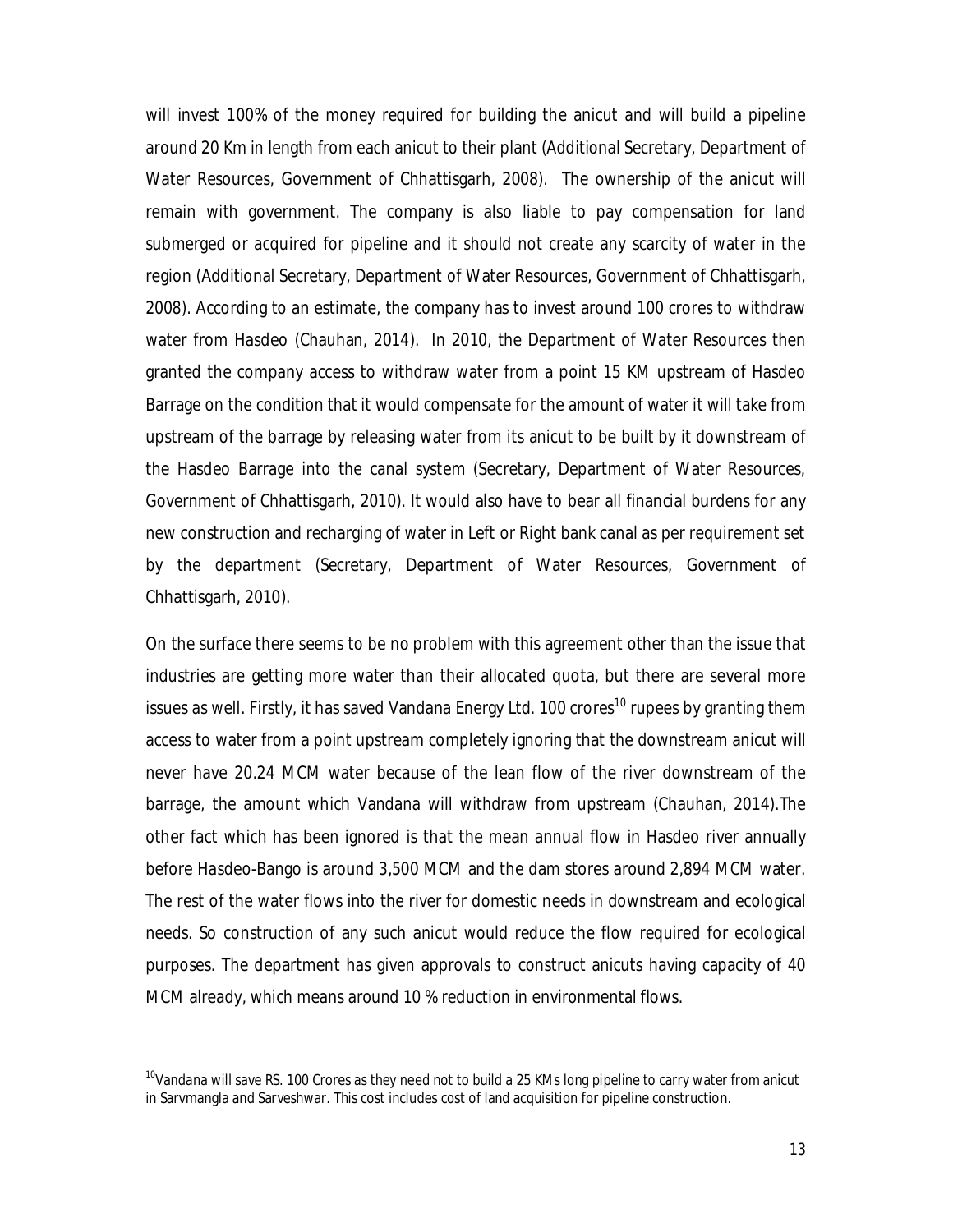Vandana Energy Ltd has to date not deposited Rs. 60 crores as advanced charges to DOWR for construction of the anicut<sup>11</sup>. It has been ensured perennial supply of water to its power plant without considering the above facts. The access to this water is given on the condition that they will replace water from their anicuts, but there is no clarity on what would happen if they have already used more amount of water from the barrage than they can replace? Secondly, by constructing an anicut downstream of the Hasdeo barrage water flow will be further reduced downstream of the anicut. There will be very little water for domestic and other uses downstream which is bound to make people's live tough.

The third issue which has been high-lighted in the media is the rampant corruption involved in water allocation to industries. The state has exempted Vandana from paying Rs. 12 crores as water charges (Nai Duniya, 2013). Vandana could not complete construction of work in four years, so it thereby did not take water from barrage (Nai Duniya, 2013). According to agreement between department of water resources and Vandana Power, it has to take water within four years otherwise contract would be void and it is also liable to pay water charge for 72 MCM water at RS 7/M<sup>3</sup> (As per rates applicable in 2011), even if it does not take water (Nai Duniya, 2013). The total amount of water charge for 72 MCM is around RS 12 crore which has been waived by state government (Nai Duniya, 2013).

There are many cases where similar events took place such as those of Lanco Amarkantak Case, BALCO expansion, CSEB expansion and Dheeru Powergen (Chauhan, 2014). These cases are clear indication of corruption in allocation of water to industries, where the interest of citizens has been ignored for the benefit of a private player. These actions of the state government not only give birth to the conflicts in the area but also put the livelihoods of many people at risk. Further, the government is completely ignoring the fact of water and air pollution produced by these power plants and their impact on the lives of people living in the area. The ecology of Korba town which has 14 power, aluminium and steel plants is being systematically destroyed. A doctor working in the area has disclosed that a lot of patients are having a number of health issues related to respiration, allergy, eye ailments and many more because of pollution by power plants in the region.

1

 $11$  Cost of construction of anicut in Hasdeo river is about 60 crores.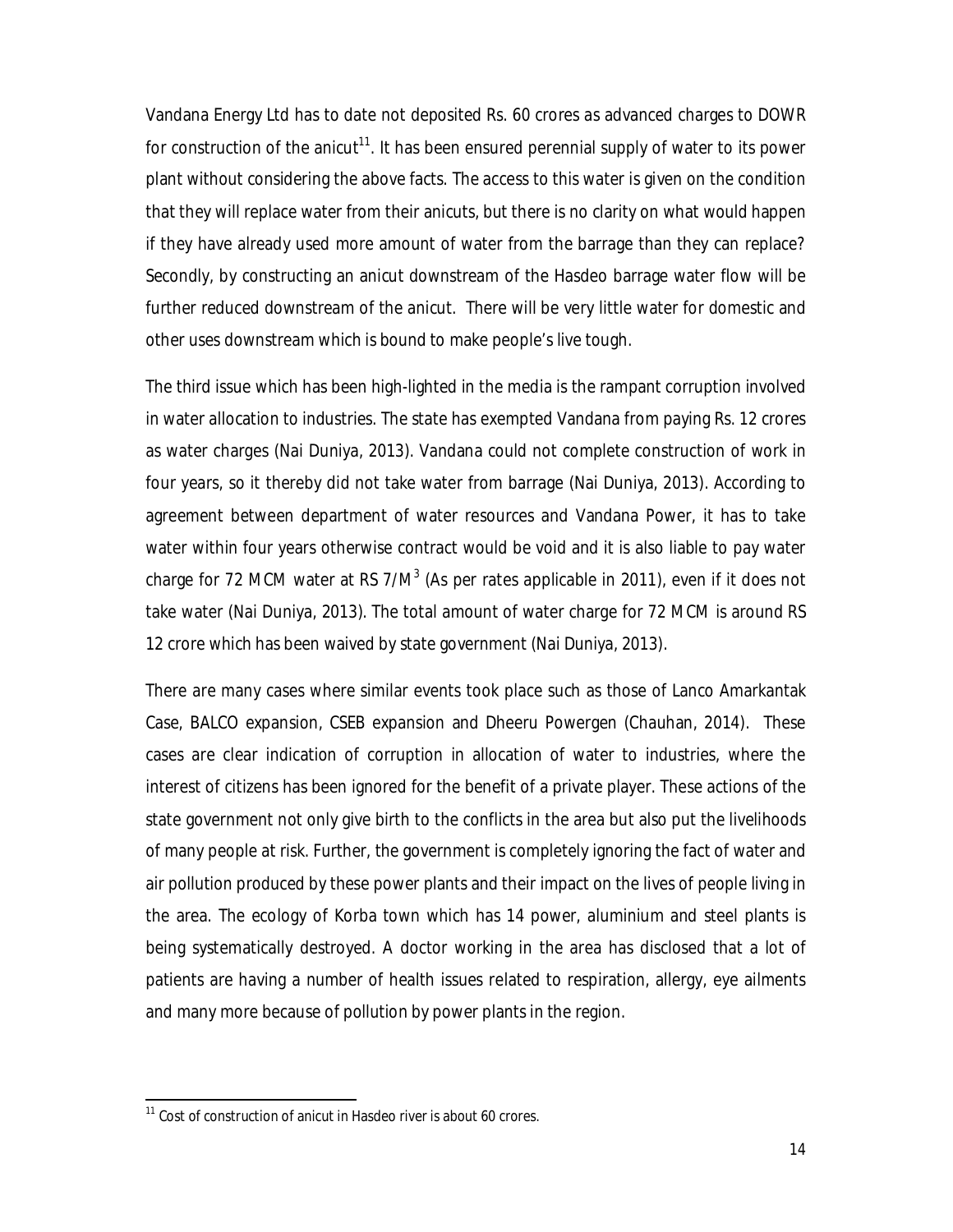### **Manifestation of Conflict**

Recent manifestations of conflict occurred in May, 2012 and March, 2013 when the villagers of Chhuri, Dhanras and Jhojra demonstrated against Vandana Power and chose not to handover the rights to their land for the construction of pipeline. The Gram Sabha had passed a resolution that they will not give their land to any company for a pipeline or any other purpose.

The demonstration against Vandana Power and the Department of Water Resources for giving permission for the construction of another anicut in the river took place over 7 days in March 2011, which also got support from the villages downstream. Initially, villagers were aware only about the construction of the anicut but when the company started building other structures at Jhora village upstream of Hasdeo Barrage they protested against this too. Their fear was that the barrage will not have water in summers if the company started taking water upstream. The demonstration was called off once officials of DOWR promised that they will look into the issues and will resolve them, but the conditions have not changed much since. The construction could not be completed mainly due to problems of land acquisition for pipeline construction and continual protests at the site (Deshbandhu, 2011). The demand of protestors was to stop the construction of other anicuts to provide water for industries such as Lanco, BALCO and CSEB. A similar protest had also happened when Lanco Power had built an anicut to provide water to its thermal power plant. The department of water resources however still denied any violation of rules in providing water to industries or conditions set in the contract between the company and the department (Deshbandhu, 2011).

There are several letters that have been written to the governor and chief minister with facts requesting them to direct DOWR to provide water for irrigation in Rabi season and other livelihoods (Annex 1). The state government has not taken heed of these letters and it has been clearing proposals of power companies to withdraw water from the Hasdeo-Bango Project.

The chief Engineer of Hasdeo-Bango Project has said that all the issues with farmers will be resolved in an amicable manner and emphasised that the farmers are not getting water because of seepages in the canal system not because of industry (Dubey, Anil K., Chief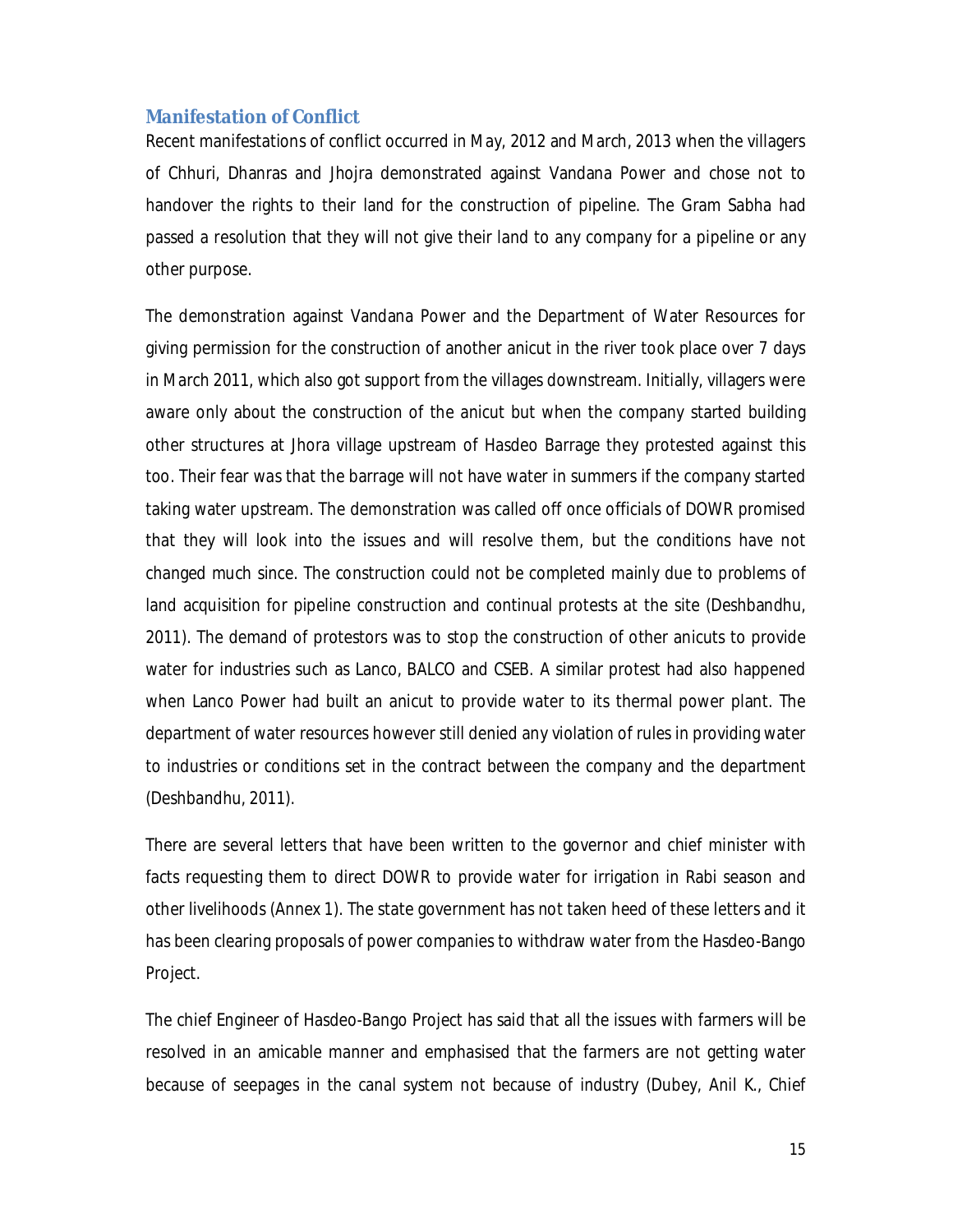Engineer, Hasdeo-Bango Scheme (2014, July 8).Telephone Interview). He said that they will give water to farmers if they are ready to cultivate crops other than rice, but he rejected the claims of farmers downstream and declared that the Hasdeo River has enough water to flow even after recharging the anicut.

#### **Stakeholders**

The main stakeholders in this conflict around Hasdeo-Bango Project are farmers, villagers downstream, industries and the Department of Water Resources. There are some NGOs like SARTHAK, SROUT etc, who are also working on the issue. Lakshmi Chauhan of Sarthak has filed cases against industries such as BALCO for violation of rules. They are continuously advocating for farmers valid quota of water from the dam and to reduce diversion of water to industry. The farmers came out to protest on their own and not through any registered formal organization, they are however the main party in this conflict. The other problem is that farmers are distributed in three districts, and they have not organised themselves into one force till now.

The key persons, who are involved, are Lakshmi Chauhan (Secretary, Sarthak, Korba), Manish Rathore (Sarthak, Korba), Rajendra Jaiswal (Local Correspondent, Deshbandhu) and Satyaprakash Jaiswal (SROUT, Korba). The Chhattisgarh Kisan Sabha is now playing a role in organising farmers into a single front, so they can put up their arguments strongly in front of the state.

The industry and farmers have opposing stands regarding water allocation. On one hand officials are blaming farmers for sowing water intensive paddy during the Rabi Season, on the other hand farmers are saying that water is being allotted to industries at their cost and they have been cultivating paddy in the Rabi season since the late 1980s(Chauhan, 2014). They are only now facing problems because of the industries.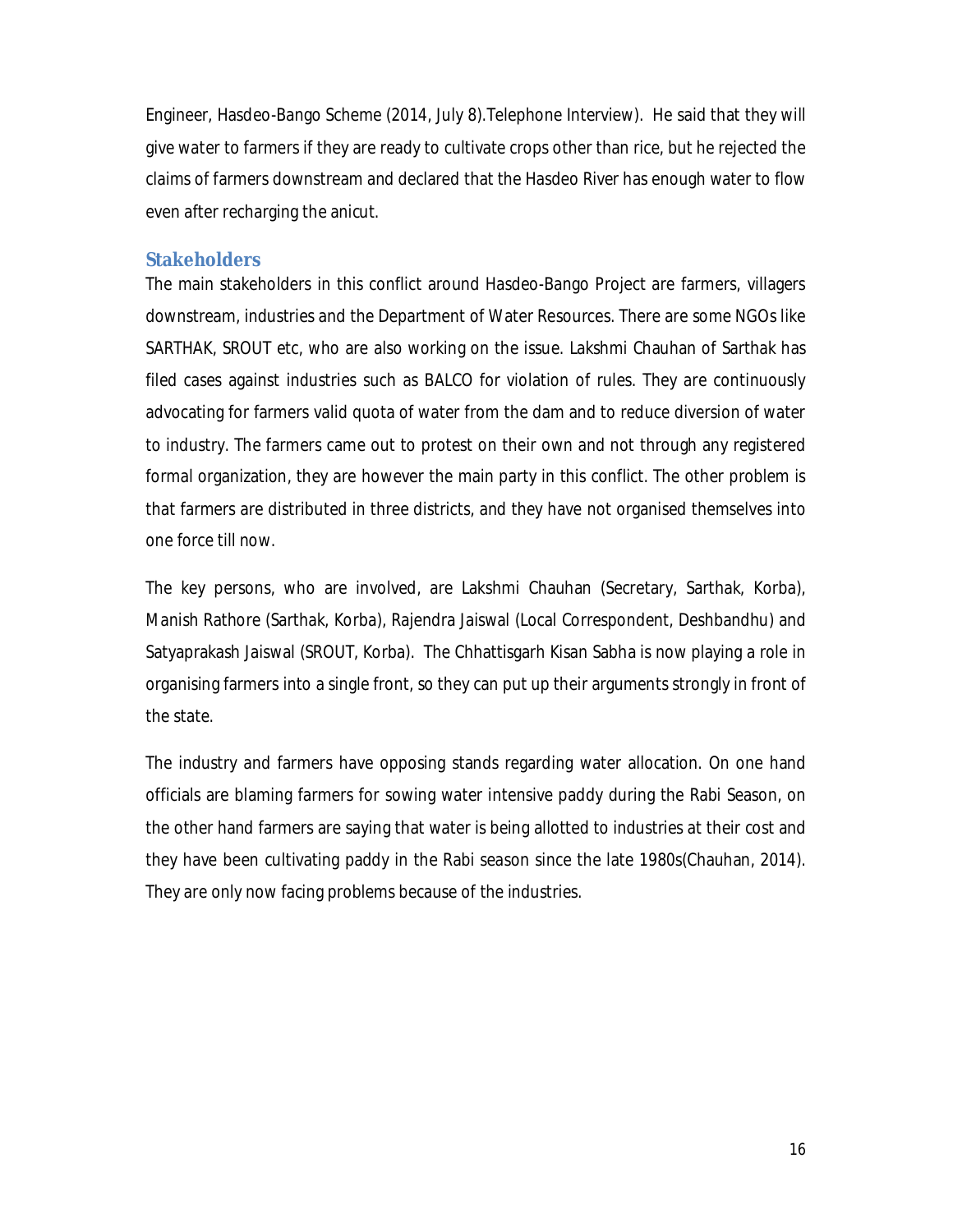# **A Way Forward**<sup>12</sup>

The conflict has arisen because of increasing water demand from the industrial side and the denial of water for rice irrigation during the Rabi season.The state should sit together with industry and farmers and resolve the conflict by removing the unnecessary blockades. We are making following suggestions to resolve the conflict in a just manner.

- The Department of Water Resources should clear the confusion between summer paddy and Rabi crop and should fulfil its promises or communicate clearly to the farmers that rice cultivation is not possible in changed conditions and should provide incentives to cultivate crops other than rice during Rabi season.
- The state government should develop market for crops other than rice for Rabi season. It should also develop adequate storage capacity for agriculture produce to increase its shelf life. Then farmers can sell their produce when the market is good for them.
- The canal system needs large repairs due to seepages; this will save a lot of water which can be used for agricultural purpose. Secondly, water will reach the tail of the canal system, where it does not currently reach.
- Farmers should be encouraged for using water saving practices for cultivation of paddy. They should be trained by state and companies as part of their CSR program to use water friendly irrigation technologies.
- The companies should provide subsidized power to the farmers for their agricultural and domestic, but this power should not be used for ground water exploitation use which will increase their profitability.
- These companies should also train farmers to process crops, so that farmers can get a higher price in market and can increase their income level.
- Typically a 200 MW coal based thermal power plant needs  $5M<sup>3</sup>$  water to generate 1 MW power (Technical Study: Best Practices in Water Usage in Coal Based Thermal Power Plants, 2013). This demand of water by coal based thermal power plants can be reduced by using alternate technologies without changing much in design. The power companies should not be allowed to use water intensive technologies while setting up power plants.

<sup>1</sup>  $12$  This is a suggestive framework which is based on field experience.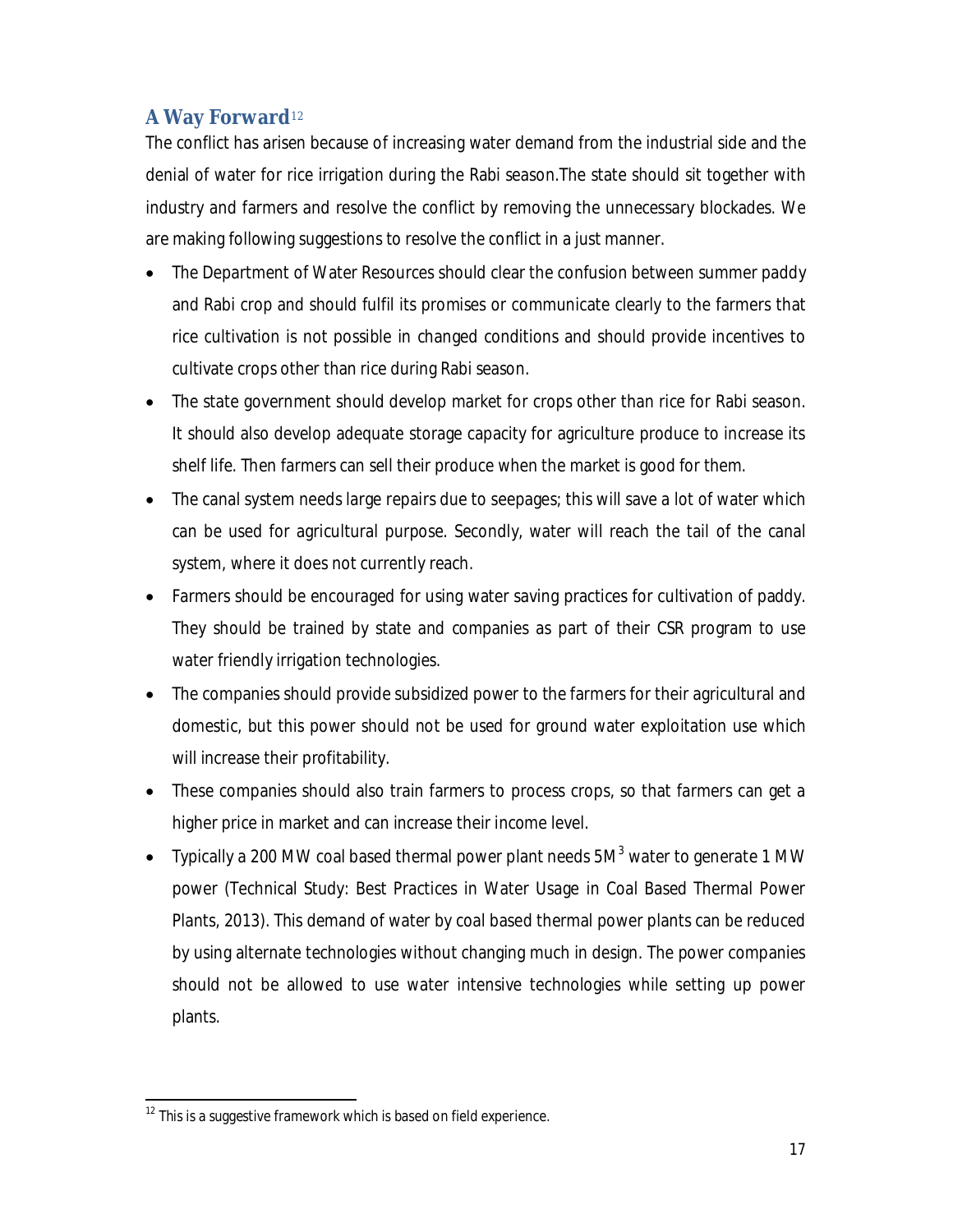- The state government should consult local communities and take them in confidence before giving clearance for building new structures such as anicut in the River. They should be informed and their concerns should be resolved in the best possible manner.
- The Government of Gujarat has reduced water losses because of evaporation by covering the canals with solar panels. This has generated extra power also. The Chhattisgarh Government can follow the same thing, this extra power generation capacity will compensate for the requirement of thermal power generation capacity, which will reduce demand for water further.
- The state government should not promise water for industries without looking at the reality of the situation. This would help avoid diversion of water for irrigation to industry which generates conflict.
- In the cases where more water is being given to an industry beyond the fixed quota the state should carried out a detailed social impact assessment and implement strategies to mitigate the negative impacts on livelihood of people.

These suggestions if implemented may reduce the chance of conflict between industry and agriculture. This would be a sustainable solution for both industry and agriculture.

# **Annex**

# **1. Letter from Laxmi Chauhan, Sarthak to Chief Minister**

# **Bibliography**

- Additional Secretary, Department of Water Resources, Government of Chhattisgarh. (2008, March 31). Letter from Department of Water Resources, No. 1789/F 4-28/31/S-2/IWC/07. *Permission for Water Allocation to Vandana Poer & Energy Ltd, Korba from Hasdeo River*. Raipur, Chhattisgarh, India.
- Ahluwalia, M. S. (2002). Economic Reforms in India since 1991: Has Gradualism Worked? *Journal of Economic Perspective*.
- Central Water Commission. (2013, january 4). *Hasdeo Bango JI0321*. Retrieved July 8, 2014, from Water Resource Information System of India: http://indiawris.nrsc.gov.in/wrpinfo/index.php?title=Hasdeo\_Bango\_JI03221
- Chauhan, L. (2014, June 5). Water Allocation to Industries from Hasdeo Bango. (A. Goyal, Interviewer)